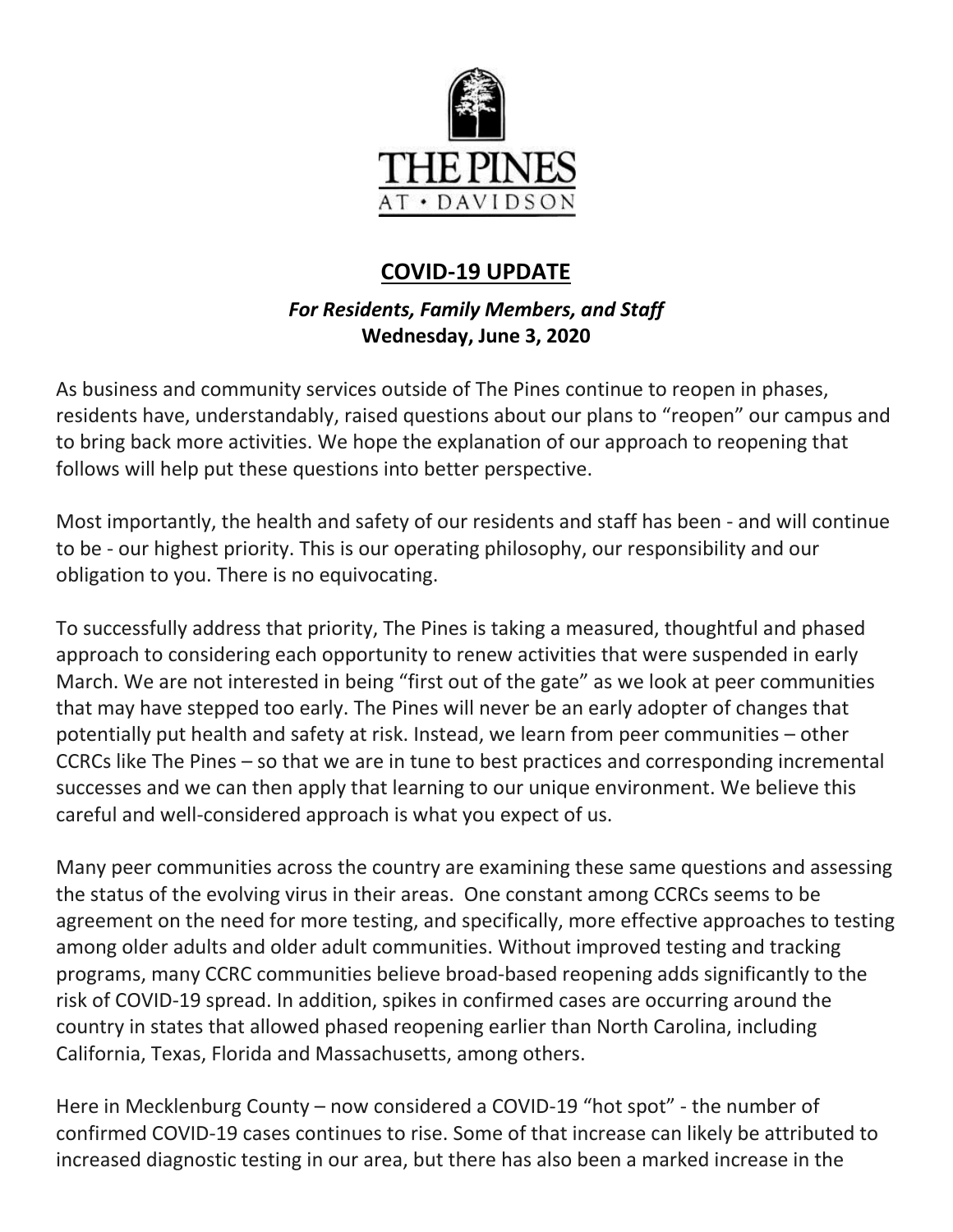number of hospitalizations locally as well. That one statistic should send off alarm bells with all of us! It is not a number we want to see rising.

Are these increases due to reopening activities around the state? Are too many people congregating without wearing face masks or practicing safe distancing and good hygiene? It is still far too early in various reopening phases to be able to provide definitive answers. Suffice it to say, The Pines will do all that it can to keep our residents and staff from becoming a part of those upward-trending statistics. Again, that is **JOB #1** for this team!!

As we have shared in recent UPDATEs, The Pines is eager to bring activities back to our campus that were suspended over the past three months, and we view this as our Pines community "recovery." Each positive step will likely lead to more positive steps. That said, forethought in planning, followed by careful evaluation on the back end will serve as our guide with each new opportunity considered. And any outcomes in the wrong direction may, by necessity, suspend our consideration of additional activities, or even cause us to step back.

If the last three months of collective experience with COVID-19 has taught us anything, it is that the health and safety of our residents and staff is a shared responsibility that extends on our campus and off. We are committed to that being our highest priority. We are grateful to all of you for continuing to do your part in keeping our community safe as well.

#### **No New COVID-19 Cases**

**Active COVID-19 Cases at The Pines as of 6/3/20**

| <b>Health Center Residents:</b> | 4 cases |
|---------------------------------|---------|
| <b>Health Center Staff:</b>     | 2 cases |
| <b>Non-Health Center Staff:</b> | 2 cases |

### **Helpful Information**

#### **Construction Corner**

Rodgers Builders are continuing to make great progress in all areas of campus. Click here to read their latest report: [Rodgers.](https://www.mycommunity-center.com/filephotos/463/2020-05-29%20Weekly%20Update.pdf)

- New Nursing Wing: preparations are being made for permanent power and conditioned air; drywall finishing continues on the  $2<sup>nd</sup>$  floor; prime painting of the first floor is underway as well.
- Fitness Center: skylight framing has begun; sheathing/air barrier of the exterior wall is being installed.
- New Davidson Room: the weather barrier installation is continuing; the brick veneer and remaining trusses installation continues.